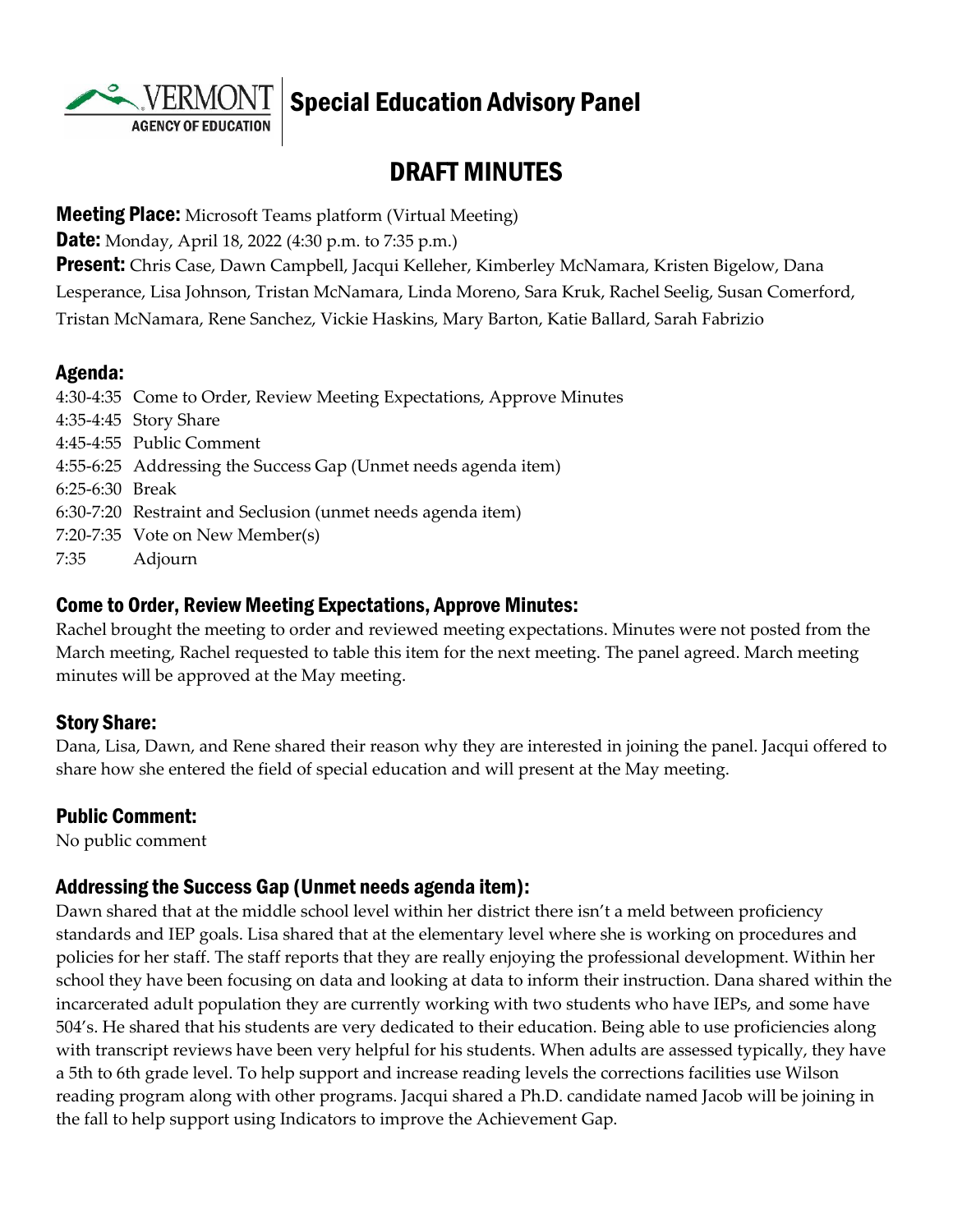Rachel shared the Unmet Needs document presented a year ago. Dawn asked if there has been a delay in the Rules Change and there is not an answer yet. Rachel shared each item on the Unmet Needs items and asked for ways that these unmet Need items relate to the Achievement Gap. Rachel added the conversation to the Unmet Needs document.

Rachel will use the discussion on how the Unmet Needs document items connect to the Achievement gap to send a letter to Jacqui. Mary motioned to approve writing and sending the letter to the AOE, and Sara seconded. Motion approved.

## Vote on New Member(s):

Katie joined the meeting, and the Panel was at quorum. Due to this the panel switched to voting on new members. The potential new members are Dana Lesperance, Dawn Campbell, Kim McNamara, Rene Sanchez.

Katie made a motion to approve Dana, Dawn, Kim, and Rene via google forms. Suzy seconds. The floor opened for discussion, Jacqui explained the role of the Panel and stated that she felt everyone who is being voted on tonight will be a valuable addition to the panel.

All four potential members were voted on to the panel. Congrats, Dana, Dawn, Kim and Rene.

Rachel asked for a nomination for secretary, as Sarah Fabrizio is stepping down from the panel. Dawn volunteered to be the secretary; however, she is not an approved panel member yet and the by-laws require a panel member to be the secretary. Susan moved to table the election and Katie seconded. Motion approved.

## Break

## Restraint and Seclusion (unmet needs agenda item):

Chris updated the panel that they have received the documents and are in the process of making improvements based on the feedback from the Panel. Chris shared the AOE is focusing on improvement for restraint training including recorded modules with attached assessments. Also, adding training on reporting especially at the administrative level. Chris will share more information at the next meeting and is looking forward to continuing the discussion. Rachel opened the floor for panel members to share their concerns which included

- Risk assessments along with re-entry meetings as a requirement for re-entry for school, instead of a manifestation meeting.
- Two-hour days and the misuse of having students on a modified school day
- Long suspension rates without compensatory educational services

The second part of the conversation was regarding concerns when a parent and school brings forth a concern regarding seclusion or restraint of a child to the AOE the conversation with the school administration and the parent(s) of the child isn't consistent. Documents have been reported to be changed, emailed, or doctored and to not match other records that are reported. It is also a concern that the AOE prioritizes reports from the school district then when a parent reported an incident. There is a perception that the AOE isn't listening to parents regarding restraint and seclusion and their concerns.

The third part of the conversation was about ways to improve monitoring.